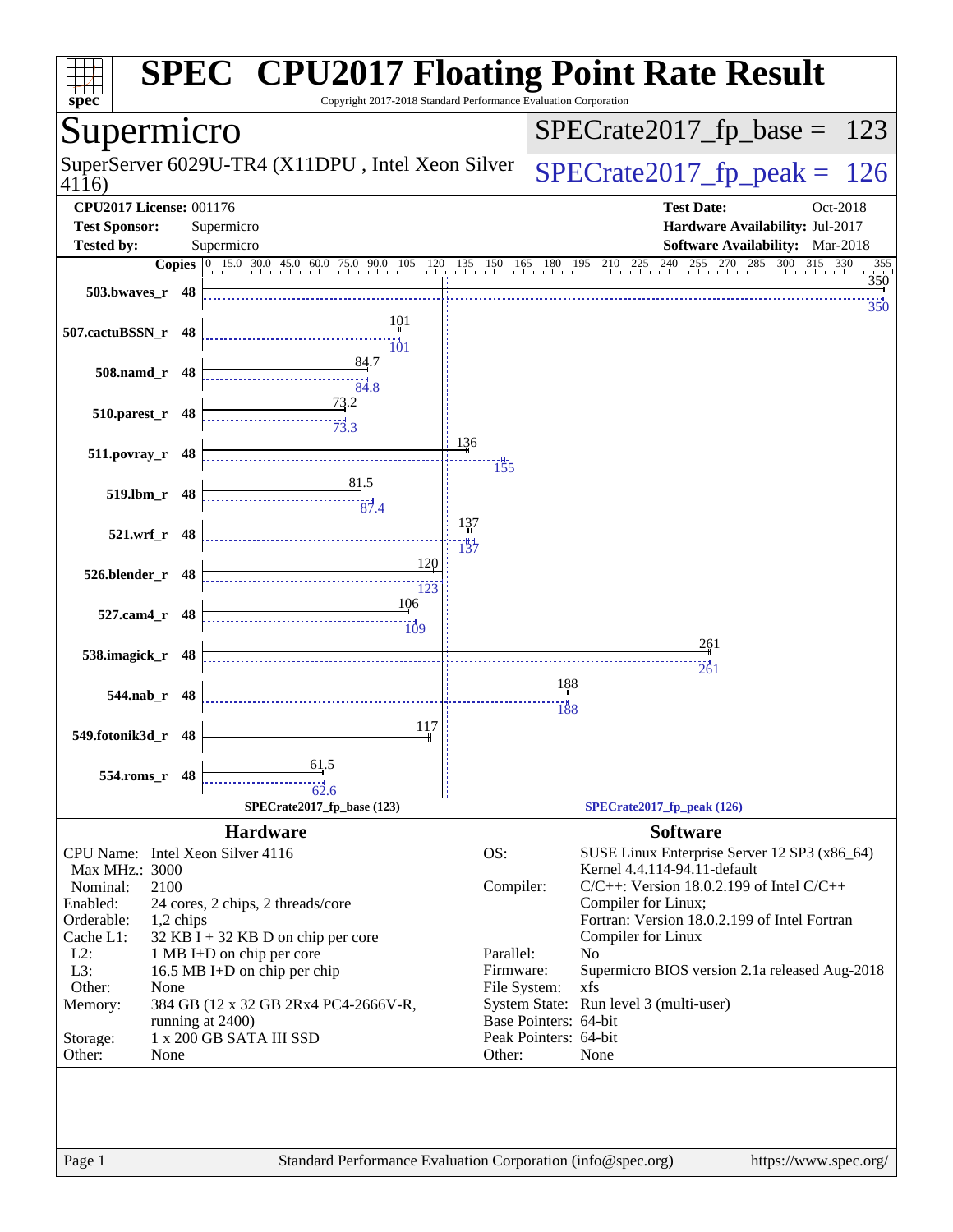

Copyright 2017-2018 Standard Performance Evaluation Corporation

### Supermicro

SuperServer 6029U-TR4 (X11DPU, Intel Xeon Silver  $\big|$  [SPECrate2017\\_fp\\_peak =](http://www.spec.org/auto/cpu2017/Docs/result-fields.html#SPECrate2017fppeak) 126

[SPECrate2017\\_fp\\_base =](http://www.spec.org/auto/cpu2017/Docs/result-fields.html#SPECrate2017fpbase) 123

4116)

**[CPU2017 License:](http://www.spec.org/auto/cpu2017/Docs/result-fields.html#CPU2017License)** 001176 **[Test Date:](http://www.spec.org/auto/cpu2017/Docs/result-fields.html#TestDate)** Oct-2018 **[Test Sponsor:](http://www.spec.org/auto/cpu2017/Docs/result-fields.html#TestSponsor)** Supermicro **[Hardware Availability:](http://www.spec.org/auto/cpu2017/Docs/result-fields.html#HardwareAvailability)** Jul-2017 **[Tested by:](http://www.spec.org/auto/cpu2017/Docs/result-fields.html#Testedby)** Supermicro **[Software Availability:](http://www.spec.org/auto/cpu2017/Docs/result-fields.html#SoftwareAvailability)** Mar-2018

#### **[Results Table](http://www.spec.org/auto/cpu2017/Docs/result-fields.html#ResultsTable)**

|                                  | <b>Base</b>   |                |       |                | <b>Peak</b> |                |            |               |                |              |                |              |                |              |
|----------------------------------|---------------|----------------|-------|----------------|-------------|----------------|------------|---------------|----------------|--------------|----------------|--------------|----------------|--------------|
| <b>Benchmark</b>                 | <b>Copies</b> | <b>Seconds</b> | Ratio | <b>Seconds</b> | Ratio       | <b>Seconds</b> | Ratio      | <b>Copies</b> | <b>Seconds</b> | <b>Ratio</b> | <b>Seconds</b> | <b>Ratio</b> | <b>Seconds</b> | <b>Ratio</b> |
| 503.bwayes r                     | 48            | 1372           | 351   | 1374           | 350         | 1374           | 350        | 48            | 1377           | <b>350</b>   | 1375           | 350          | 1377           | 349          |
| 507.cactuBSSN r                  | 48            | 604            | 101   | 598            | 102         | 599            | 101        | 48            | 599            | 101          | 600            | <b>101</b>   | 600            | 101          |
| $508$ .namd $r$                  | 48            | 538            | 84.8  | 538            | 84.7        | 539            | 84.7       | 48            | 538            | 84.8         | 538            | 84.8         | 538            | 84.8         |
| 510.parest_r                     | 48            | 1719           | 73.0  | 1715           | 73.2        | 1716           | 73.2       | 48            | 1713           | 73.3         | 1714           | 73.2         | 1710           | 73.4         |
| 511.povray_r                     | 48            | 825            | 136   | 820            | 137         | 826            | 136        | 48            | 712            | 157          | 722            | <b>155</b>   | 730            | 153          |
| $519$ .lbm $r$                   | 48            | 621            | 81.4  | 620            | 81.5        | 620            | 81.6       | 48            | 579            | 87.4         | 577            | 87.7         | 579            | 87.4         |
| $521$ .wrf r                     | 48            | 790            | 136   | 786            | 137         | 779            | 138        | 48            | 793            | 136          | 769            | 140          | 786            | <u>137</u>   |
| 526.blender r                    | 48            | 616            | 119   | 611            | 120         | 593            | 123        | 48            | 594            | 123          | 593            | 123          | 593            | 123          |
| 527.cam4 r                       | 48            | 792            | 106   | 793            | 106         | 793            | 106        | 48            | 768            | 109          | 768            | <b>109</b>   | 767            | 110          |
| 538.imagick_r                    | 48            | 458            | 261   | 459            | 260         | 458            | <b>261</b> | 48            | 458            | 260          | 457            | 261          | 458            | 261          |
| $544$ .nab r                     | 48            | 430            | 188   | 430            | 188         | 431            | 187        | 48            | 430            | 188          | 430            | 188          | 432            | 187          |
| 549.fotonik3d r                  | 48            | 1593           | 117   | 1611           | 116         | 1597           | 117        | 48            | 1593           | 117          | 1611           | 116          | 1597           | <u>117</u>   |
| $554$ .roms r                    | 48            | 1240           | 61.5  | 1235           | 61.8        | 1241           | 61.5       | 48            | 1220           | 62.5         | 1216           | 62.7         | 1219           | 62.6         |
| $SPECrate2017_fp\_base =$<br>123 |               |                |       |                |             |                |            |               |                |              |                |              |                |              |

**[SPECrate2017\\_fp\\_peak =](http://www.spec.org/auto/cpu2017/Docs/result-fields.html#SPECrate2017fppeak) 126**

Results appear in the [order in which they were run.](http://www.spec.org/auto/cpu2017/Docs/result-fields.html#RunOrder) Bold underlined text [indicates a median measurement.](http://www.spec.org/auto/cpu2017/Docs/result-fields.html#Median)

#### **[Submit Notes](http://www.spec.org/auto/cpu2017/Docs/result-fields.html#SubmitNotes)**

 The numactl mechanism was used to bind copies to processors. The config file option 'submit' was used to generate numactl commands to bind each copy to a specific processor. For details, please see the config file.

### **[Operating System Notes](http://www.spec.org/auto/cpu2017/Docs/result-fields.html#OperatingSystemNotes)**

Stack size set to unlimited using "ulimit -s unlimited"

### **[General Notes](http://www.spec.org/auto/cpu2017/Docs/result-fields.html#GeneralNotes)**

Environment variables set by runcpu before the start of the run: LD\_LIBRARY\_PATH = "/home/cpu2017/lib/ia32:/home/cpu2017/lib/intel64:/home/cpu2017/je5.0.1-32:/home/cpu2017/je5.0.1-64"

 Binaries compiled on a system with 1x Intel Core i7-6700K CPU + 32GB RAM memory using Redhat Enterprise Linux 7.5 Transparent Huge Pages enabled by default Prior to runcpu invocation Filesystem page cache synced and cleared with: sync; echo 3> /proc/sys/vm/drop\_caches runcpu command invoked through numactl i.e.: numactl --interleave=all runcpu <etc>

Yes: The test sponsor attests, as of date of publication, that CVE-2017-5754 (Meltdown)

| Page 2 | Standard Performance Evaluation Corporation (info@spec.org) | https://www.spec.org/ |
|--------|-------------------------------------------------------------|-----------------------|
|--------|-------------------------------------------------------------|-----------------------|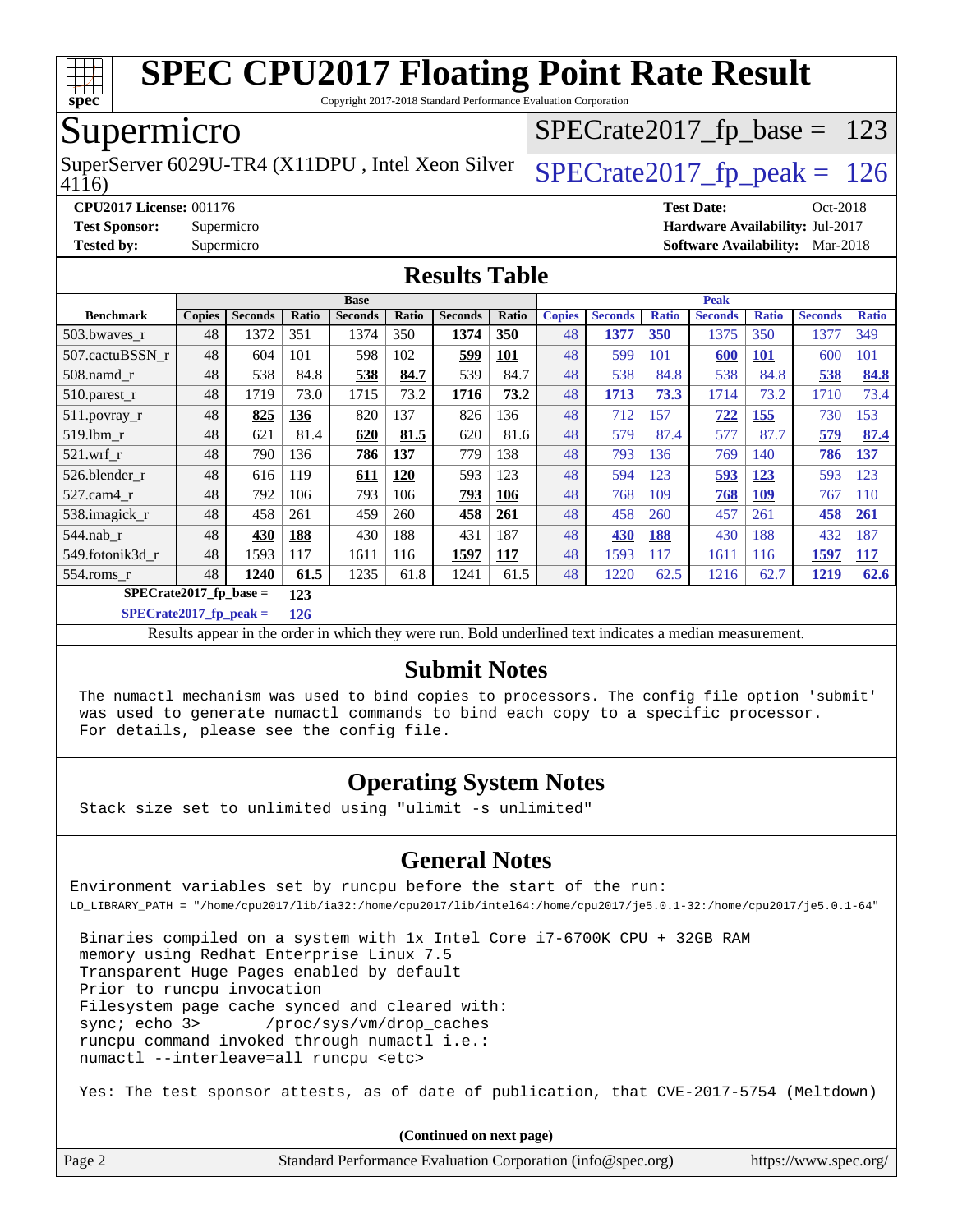

Copyright 2017-2018 Standard Performance Evaluation Corporation

### Supermicro

4116) SuperServer 6029U-TR4 (X11DPU, Intel Xeon Silver  $\big|$  [SPECrate2017\\_fp\\_peak =](http://www.spec.org/auto/cpu2017/Docs/result-fields.html#SPECrate2017fppeak) 126

 $SPECTate2017_fp\_base = 123$ 

**[CPU2017 License:](http://www.spec.org/auto/cpu2017/Docs/result-fields.html#CPU2017License)** 001176 **[Test Date:](http://www.spec.org/auto/cpu2017/Docs/result-fields.html#TestDate)** Oct-2018 **[Test Sponsor:](http://www.spec.org/auto/cpu2017/Docs/result-fields.html#TestSponsor)** Supermicro **[Hardware Availability:](http://www.spec.org/auto/cpu2017/Docs/result-fields.html#HardwareAvailability)** Jul-2017 **[Tested by:](http://www.spec.org/auto/cpu2017/Docs/result-fields.html#Testedby)** Supermicro **[Software Availability:](http://www.spec.org/auto/cpu2017/Docs/result-fields.html#SoftwareAvailability)** Mar-2018

#### **[General Notes \(Continued\)](http://www.spec.org/auto/cpu2017/Docs/result-fields.html#GeneralNotes)**

 is mitigated in the system as tested and documented. Yes: The test sponsor attests, as of date of publication, that CVE-2017-5753 (Spectre variant 1) is mitigated in the system as tested and documented. Yes: The test sponsor attests, as of date of publication, that CVE-2017-5715 (Spectre variant 2) is mitigated in the system as tested and documented.

### **[Platform Notes](http://www.spec.org/auto/cpu2017/Docs/result-fields.html#PlatformNotes)**

Page 3 Standard Performance Evaluation Corporation [\(info@spec.org\)](mailto:info@spec.org) <https://www.spec.org/> BIOS Settings: LLC prefetch = Enable Power Technology = Custom Power Performance Tuning = BIOS Controls EPB ENERGY\_PERF\_BIAS\_CFG mode = Extreme Performance Hardware P-state = Out of Band Mode SNC = Enable XPT Prefetch = Enable Stale AtoS = Enable LLC dead line alloc = Disable IMC Interleaving = 1-way Interleave SDDC Plus One = Disable ADDDC Sparing = Disable Patrol Scrub = Disable Sysinfo program /home/cpu2017/bin/sysinfo Rev: r5974 of 2018-05-19 9bcde8f2999c33d61f64985e45859ea9 running on linux-ima8 Mon Oct 22 22:36:12 2018 SUT (System Under Test) info as seen by some common utilities. For more information on this section, see <https://www.spec.org/cpu2017/Docs/config.html#sysinfo> From /proc/cpuinfo model name : Intel(R) Xeon(R) Silver 4116 CPU @ 2.10GHz 2 "physical id"s (chips) 48 "processors" cores, siblings (Caution: counting these is hw and system dependent. The following excerpts from /proc/cpuinfo might not be reliable. Use with caution.) cpu cores : 12 siblings : 24 physical 0: cores 0 1 2 3 4 5 8 9 10 11 12 13 physical 1: cores 0 1 2 3 4 5 8 9 10 11 12 13 From lscpu: Architecture: x86\_64 CPU op-mode(s): 32-bit, 64-bit Byte Order: Little Endian  $CPU(s):$  48 **(Continued on next page)**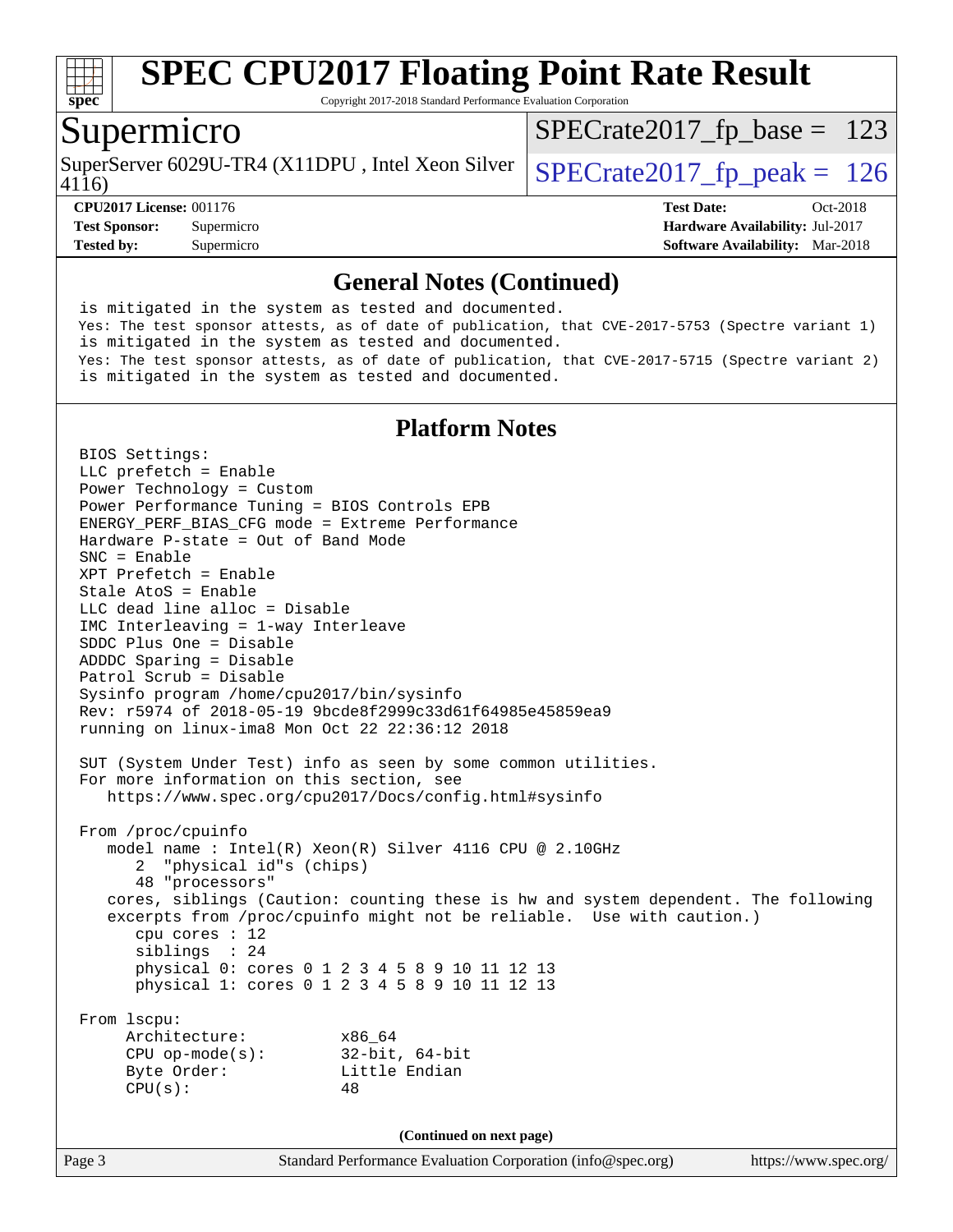

Copyright 2017-2018 Standard Performance Evaluation Corporation

## Supermicro

4116) SuperServer 6029U-TR4 (X11DPU, Intel Xeon Silver  $\big|$  [SPECrate2017\\_fp\\_peak =](http://www.spec.org/auto/cpu2017/Docs/result-fields.html#SPECrate2017fppeak) 126

[SPECrate2017\\_fp\\_base =](http://www.spec.org/auto/cpu2017/Docs/result-fields.html#SPECrate2017fpbase) 123

**[CPU2017 License:](http://www.spec.org/auto/cpu2017/Docs/result-fields.html#CPU2017License)** 001176 **[Test Date:](http://www.spec.org/auto/cpu2017/Docs/result-fields.html#TestDate)** Oct-2018 **[Test Sponsor:](http://www.spec.org/auto/cpu2017/Docs/result-fields.html#TestSponsor)** Supermicro **[Hardware Availability:](http://www.spec.org/auto/cpu2017/Docs/result-fields.html#HardwareAvailability)** Jul-2017 **[Tested by:](http://www.spec.org/auto/cpu2017/Docs/result-fields.html#Testedby)** Supermicro **[Software Availability:](http://www.spec.org/auto/cpu2017/Docs/result-fields.html#SoftwareAvailability)** Mar-2018

#### **[Platform Notes \(Continued\)](http://www.spec.org/auto/cpu2017/Docs/result-fields.html#PlatformNotes)**

| On-line $CPU(s)$ list:                                                                     | $0 - 47$                                                                                                                                                                                                                                                                                                                                                                                                                                                                                                                                                                                                                                                                                                                                                  |
|--------------------------------------------------------------------------------------------|-----------------------------------------------------------------------------------------------------------------------------------------------------------------------------------------------------------------------------------------------------------------------------------------------------------------------------------------------------------------------------------------------------------------------------------------------------------------------------------------------------------------------------------------------------------------------------------------------------------------------------------------------------------------------------------------------------------------------------------------------------------|
| Thread(s) per core:                                                                        | 2                                                                                                                                                                                                                                                                                                                                                                                                                                                                                                                                                                                                                                                                                                                                                         |
| $Core(s)$ per socket:                                                                      | 12                                                                                                                                                                                                                                                                                                                                                                                                                                                                                                                                                                                                                                                                                                                                                        |
| Socket(s):                                                                                 | $\overline{a}$                                                                                                                                                                                                                                                                                                                                                                                                                                                                                                                                                                                                                                                                                                                                            |
| NUMA $node(s):$                                                                            | 4                                                                                                                                                                                                                                                                                                                                                                                                                                                                                                                                                                                                                                                                                                                                                         |
| Vendor ID:                                                                                 | GenuineIntel                                                                                                                                                                                                                                                                                                                                                                                                                                                                                                                                                                                                                                                                                                                                              |
| CPU family:                                                                                | 6                                                                                                                                                                                                                                                                                                                                                                                                                                                                                                                                                                                                                                                                                                                                                         |
| Model:                                                                                     | 85                                                                                                                                                                                                                                                                                                                                                                                                                                                                                                                                                                                                                                                                                                                                                        |
| Model name:                                                                                | $Intel(R) Xeon(R) Silver 4116 CPU @ 2.10GHz$                                                                                                                                                                                                                                                                                                                                                                                                                                                                                                                                                                                                                                                                                                              |
| Stepping:                                                                                  | 4                                                                                                                                                                                                                                                                                                                                                                                                                                                                                                                                                                                                                                                                                                                                                         |
| CPU MHz:                                                                                   | 2100.008                                                                                                                                                                                                                                                                                                                                                                                                                                                                                                                                                                                                                                                                                                                                                  |
| BogoMIPS:                                                                                  | 4200.01                                                                                                                                                                                                                                                                                                                                                                                                                                                                                                                                                                                                                                                                                                                                                   |
| Virtualization:                                                                            | $VT - x$                                                                                                                                                                                                                                                                                                                                                                                                                                                                                                                                                                                                                                                                                                                                                  |
| L1d cache:                                                                                 | 32K                                                                                                                                                                                                                                                                                                                                                                                                                                                                                                                                                                                                                                                                                                                                                       |
| Lli cache:                                                                                 | 32K                                                                                                                                                                                                                                                                                                                                                                                                                                                                                                                                                                                                                                                                                                                                                       |
| $L2$ cache:                                                                                | 1024K                                                                                                                                                                                                                                                                                                                                                                                                                                                                                                                                                                                                                                                                                                                                                     |
| $L3$ cache:                                                                                | 16896K                                                                                                                                                                                                                                                                                                                                                                                                                                                                                                                                                                                                                                                                                                                                                    |
| NUMA node0 CPU(s):                                                                         | $0 - 2$ , 6 – 8, 24 – 26, 30 – 32                                                                                                                                                                                                                                                                                                                                                                                                                                                                                                                                                                                                                                                                                                                         |
| NUMA $node1$ CPU $(s)$ :                                                                   | $3 - 5, 9 - 11, 27 - 29, 33 - 35$                                                                                                                                                                                                                                                                                                                                                                                                                                                                                                                                                                                                                                                                                                                         |
| NUMA $node2$ $CPU(s)$ :                                                                    | $12 - 14$ , $18 - 20$ , $36 - 38$ , $42 - 44$                                                                                                                                                                                                                                                                                                                                                                                                                                                                                                                                                                                                                                                                                                             |
| NUMA node3 CPU(s):                                                                         | $15 - 17, 21 - 23, 39 - 41, 45 - 47$                                                                                                                                                                                                                                                                                                                                                                                                                                                                                                                                                                                                                                                                                                                      |
| Flags:                                                                                     | fpu vme de pse tsc msr pae mce cx8 apic sep mtrr pge mca cmov                                                                                                                                                                                                                                                                                                                                                                                                                                                                                                                                                                                                                                                                                             |
|                                                                                            | pat pse36 clflush dts acpi mmx fxsr sse sse2 ss ht tm pbe syscall nx pdpe1gb rdtscp<br>lm constant_tsc art arch_perfmon pebs bts rep_good nopl xtopology nonstop_tsc<br>aperfmperf eagerfpu pni pclmulqdq dtes64 monitor ds_cpl vmx smx est tm2 ssse3 sdbg<br>fma cx16 xtpr pdcm pcid dca sse4_1 sse4_2 x2apic movbe popcnt tsc_deadline_timer aes<br>xsave avx f16c rdrand lahf_lm abm 3dnowprefetch ida arat epb invpcid_single pln pts<br>dtherm intel_pt rsb_ctxsw spec_ctrl retpoline kaiser tpr_shadow vnmi flexpriority<br>ept vpid fsgsbase tsc_adjust bmil hle avx2 smep bmi2 erms invpcid rtm cqm mpx<br>avx512f avx512dq rdseed adx smap clflushopt clwb avx512cd avx512bw avx512vl xsaveopt<br>xsavec xgetbv1 cqm_llc cqm_occup_llc pku ospke |
| /proc/cpuinfo cache data<br>cache size : $16896$ KB                                        |                                                                                                                                                                                                                                                                                                                                                                                                                                                                                                                                                                                                                                                                                                                                                           |
| physical chip.<br>$available: 4 nodes (0-3)$<br>node 0 cpus: 0 1 2 6 7 8 24 25 26 30 31 32 | From numactl --hardware WARNING: a numactl 'node' might or might not correspond to a                                                                                                                                                                                                                                                                                                                                                                                                                                                                                                                                                                                                                                                                      |
| node 0 size: 95332 MB                                                                      |                                                                                                                                                                                                                                                                                                                                                                                                                                                                                                                                                                                                                                                                                                                                                           |
| node 0 free: 87609 MB                                                                      |                                                                                                                                                                                                                                                                                                                                                                                                                                                                                                                                                                                                                                                                                                                                                           |
| node 1 cpus: 3 4 5 9 10 11 27 28 29 33 34 35                                               |                                                                                                                                                                                                                                                                                                                                                                                                                                                                                                                                                                                                                                                                                                                                                           |
| node 1 size: 96759 MB                                                                      |                                                                                                                                                                                                                                                                                                                                                                                                                                                                                                                                                                                                                                                                                                                                                           |
| node 1 free: 90991 MB                                                                      |                                                                                                                                                                                                                                                                                                                                                                                                                                                                                                                                                                                                                                                                                                                                                           |
| node 2 cpus: 12 13 14 18 19 20 36 37 38 42 43 44                                           |                                                                                                                                                                                                                                                                                                                                                                                                                                                                                                                                                                                                                                                                                                                                                           |
| node 2 size: 96759 MB                                                                      |                                                                                                                                                                                                                                                                                                                                                                                                                                                                                                                                                                                                                                                                                                                                                           |
| node 2 free: 90991 MB                                                                      |                                                                                                                                                                                                                                                                                                                                                                                                                                                                                                                                                                                                                                                                                                                                                           |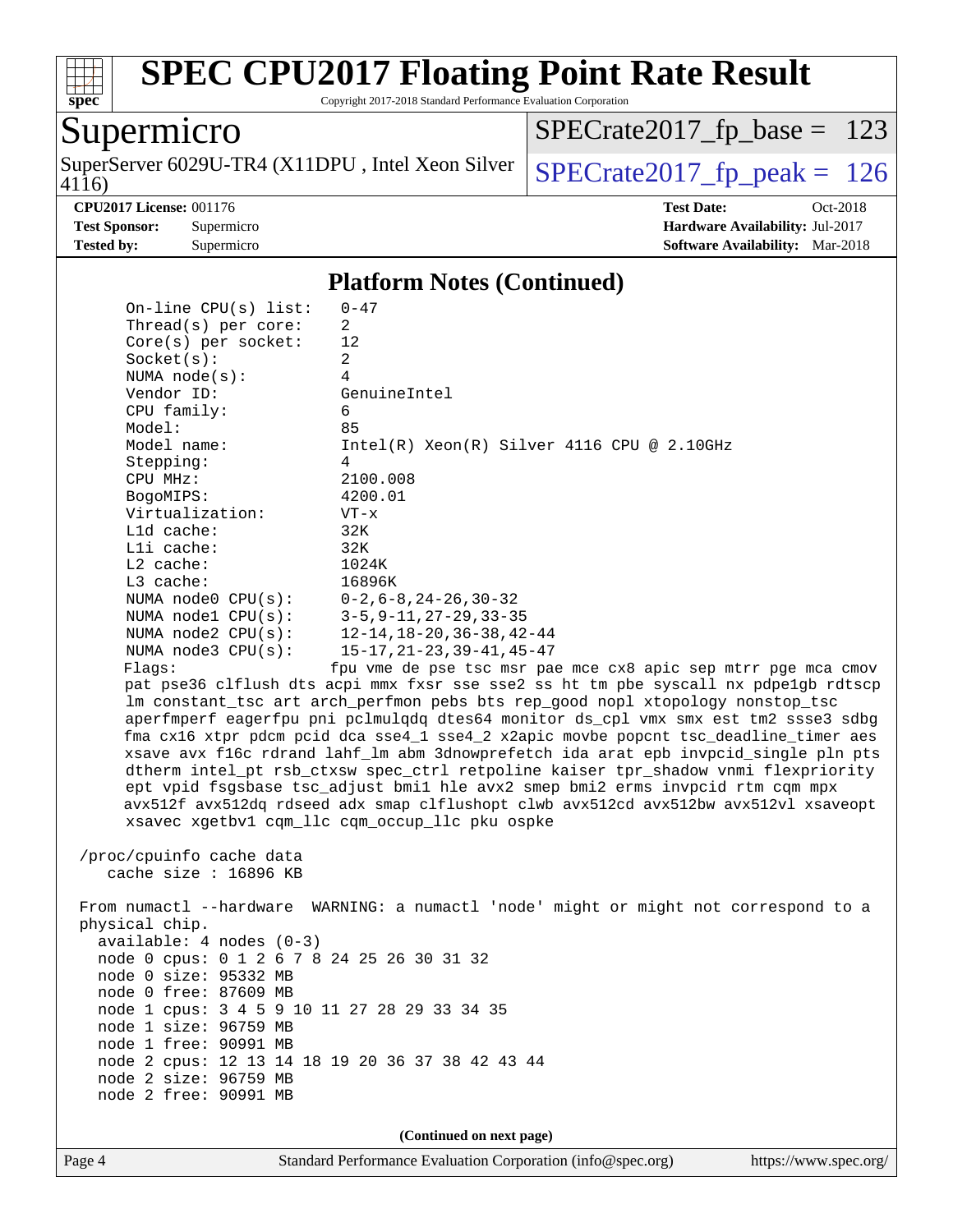

Copyright 2017-2018 Standard Performance Evaluation Corporation

### Supermicro

4116) SuperServer 6029U-TR4 (X11DPU, Intel Xeon Silver  $\big|$  [SPECrate2017\\_fp\\_peak =](http://www.spec.org/auto/cpu2017/Docs/result-fields.html#SPECrate2017fppeak) 126

 $SPECTate2017_fp\_base = 123$ 

**[CPU2017 License:](http://www.spec.org/auto/cpu2017/Docs/result-fields.html#CPU2017License)** 001176 **[Test Date:](http://www.spec.org/auto/cpu2017/Docs/result-fields.html#TestDate)** Oct-2018 **[Test Sponsor:](http://www.spec.org/auto/cpu2017/Docs/result-fields.html#TestSponsor)** Supermicro **[Hardware Availability:](http://www.spec.org/auto/cpu2017/Docs/result-fields.html#HardwareAvailability)** Jul-2017 **[Tested by:](http://www.spec.org/auto/cpu2017/Docs/result-fields.html#Testedby)** Supermicro **[Software Availability:](http://www.spec.org/auto/cpu2017/Docs/result-fields.html#SoftwareAvailability)** Mar-2018

#### **[Platform Notes \(Continued\)](http://www.spec.org/auto/cpu2017/Docs/result-fields.html#PlatformNotes)**

 node 3 cpus: 15 16 17 21 22 23 39 40 41 45 46 47 node 3 size: 96756 MB node 3 free: 91016 MB node distances: node 0 1 2 3 0: 10 11 21 21 1: 11 10 21 21 2: 21 21 10 11 3: 21 21 11 10 From /proc/meminfo MemTotal: 394861332 kB HugePages\_Total: 0 Hugepagesize: 2048 kB From /etc/\*release\* /etc/\*version\* SuSE-release: SUSE Linux Enterprise Server 12 (x86\_64) VERSION = 12 PATCHLEVEL = 3 # This file is deprecated and will be removed in a future service pack or release. # Please check /etc/os-release for details about this release. os-release: NAME="SLES" VERSION="12-SP3" VERSION\_ID="12.3" PRETTY\_NAME="SUSE Linux Enterprise Server 12 SP3" ID="sles" ANSI\_COLOR="0;32" CPE\_NAME="cpe:/o:suse:sles:12:sp3" uname -a: Linux linux-ima8 4.4.114-94.11-default #1 SMP Thu Feb 1 19:28:26 UTC 2018 (4309ff9) x86\_64 x86\_64 x86\_64 GNU/Linux Kernel self-reported vulnerability status: CVE-2017-5754 (Meltdown): Mitigation: PTI CVE-2017-5753 (Spectre variant 1): Mitigation: Barriers CVE-2017-5715 (Spectre variant 2): Mitigation: IBRS+IBPB run-level 3 Oct 22 10:35 SPEC is set to: /home/cpu2017 Filesystem Type Size Used Avail Use% Mounted on /dev/sda4 xfs 145G 49G 96G 34% /home **(Continued on next page)**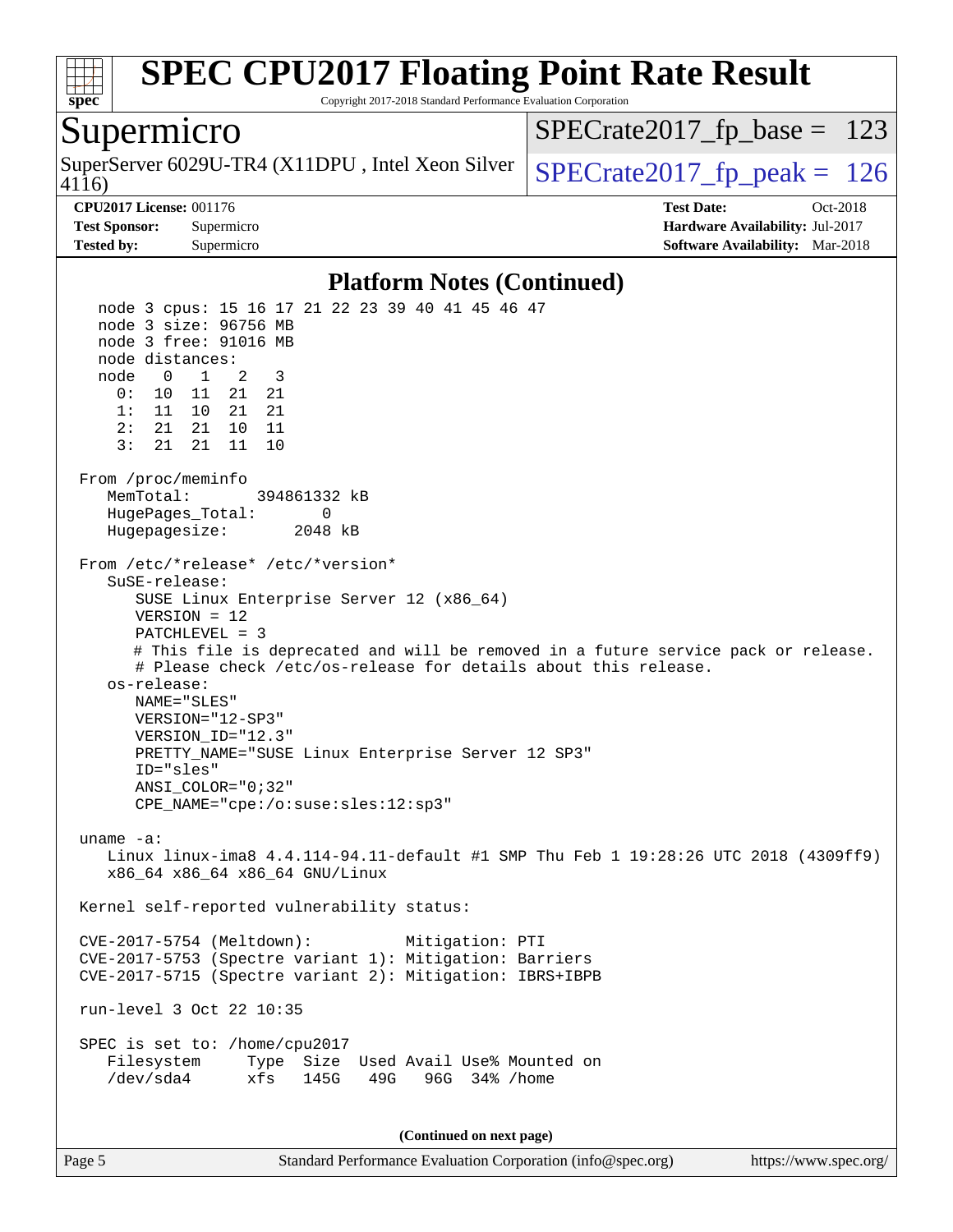

Copyright 2017-2018 Standard Performance Evaluation Corporation

## Supermicro

4116) SuperServer 6029U-TR4 (X11DPU, Intel Xeon Silver  $\big|$  [SPECrate2017\\_fp\\_peak =](http://www.spec.org/auto/cpu2017/Docs/result-fields.html#SPECrate2017fppeak) 126

[SPECrate2017\\_fp\\_base =](http://www.spec.org/auto/cpu2017/Docs/result-fields.html#SPECrate2017fpbase) 123

**[CPU2017 License:](http://www.spec.org/auto/cpu2017/Docs/result-fields.html#CPU2017License)** 001176 **[Test Date:](http://www.spec.org/auto/cpu2017/Docs/result-fields.html#TestDate)** Oct-2018 **[Test Sponsor:](http://www.spec.org/auto/cpu2017/Docs/result-fields.html#TestSponsor)** Supermicro **[Hardware Availability:](http://www.spec.org/auto/cpu2017/Docs/result-fields.html#HardwareAvailability)** Jul-2017 **[Tested by:](http://www.spec.org/auto/cpu2017/Docs/result-fields.html#Testedby)** Supermicro **[Software Availability:](http://www.spec.org/auto/cpu2017/Docs/result-fields.html#SoftwareAvailability)** Mar-2018

#### **[Platform Notes \(Continued\)](http://www.spec.org/auto/cpu2017/Docs/result-fields.html#PlatformNotes)**

 Additional information from dmidecode follows. WARNING: Use caution when you interpret this section. The 'dmidecode' program reads system data which is "intended to allow hardware to be accurately determined", but the intent may not be met, as there are frequent changes to hardware, firmware, and the "DMTF SMBIOS" standard. BIOS American Megatrends Inc. 2.1a 08/23/2018 Memory: 12x NO DIMM NO DIMM 12x Samsung M393A4K40BB2-CTD 32 GB 2 rank 2666, configured at 2400 (End of data from sysinfo program) **[Compiler Version Notes](http://www.spec.org/auto/cpu2017/Docs/result-fields.html#CompilerVersionNotes)** ============================================================================== CC 519.lbm\_r(base) 538.imagick\_r(base, peak) 544.nab\_r(base, peak) ----------------------------------------------------------------------------- icc (ICC) 18.0.2 20180210 Copyright (C) 1985-2018 Intel Corporation. All rights reserved. ------------------------------------------------------------------------------ ==============================================================================  $CC = 519.1$ bm  $r(peak)$ ----------------------------------------------------------------------------- icc (ICC) 18.0.2 20180210 Copyright (C) 1985-2018 Intel Corporation. All rights reserved. ------------------------------------------------------------------------------ ============================================================================== CXXC 508.namd\_r(base) 510.parest\_r(base, peak) ----------------------------------------------------------------------------- icpc (ICC) 18.0.2 20180210 Copyright (C) 1985-2018 Intel Corporation. All rights reserved. ------------------------------------------------------------------------------ ============================================================================== CXXC 508.namd\_r(peak) ----------------------------------------------------------------------------- icpc (ICC) 18.0.2 20180210 Copyright (C) 1985-2018 Intel Corporation. All rights reserved. ------------------------------------------------------------------------------ ============================================================================== CC 511.povray\_r(base) 526.blender\_r(base, peak) ----------------------------------------------------------------------------- icpc (ICC) 18.0.2 20180210 Copyright (C) 1985-2018 Intel Corporation. All rights reserved. **(Continued on next page)**

Page 6 Standard Performance Evaluation Corporation [\(info@spec.org\)](mailto:info@spec.org) <https://www.spec.org/>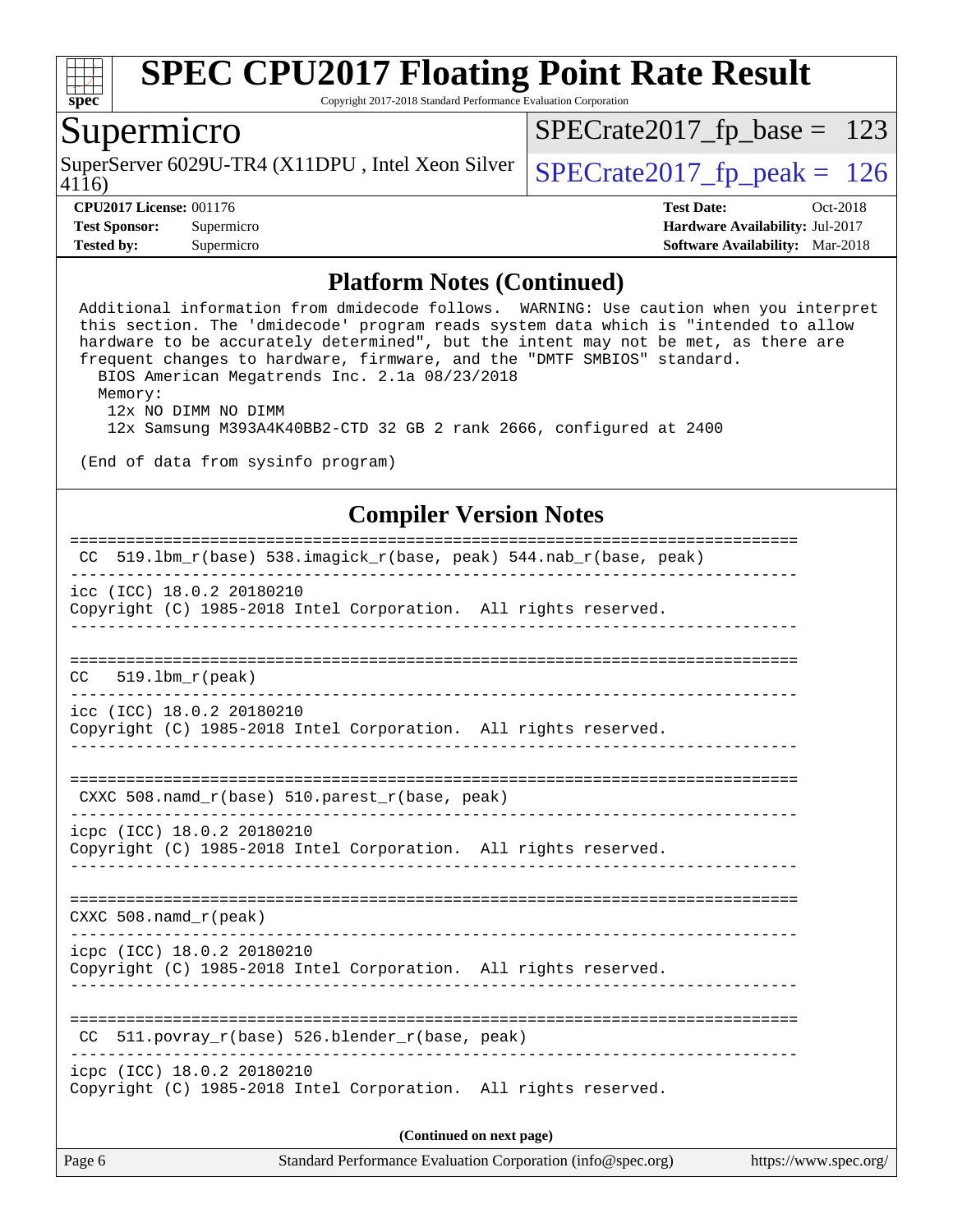

Copyright 2017-2018 Standard Performance Evaluation Corporation

## Supermicro

4116) SuperServer 6029U-TR4 (X11DPU, Intel Xeon Silver  $SPECrate2017_fp\_peak = 126$ 

[SPECrate2017\\_fp\\_base =](http://www.spec.org/auto/cpu2017/Docs/result-fields.html#SPECrate2017fpbase) 123

**[CPU2017 License:](http://www.spec.org/auto/cpu2017/Docs/result-fields.html#CPU2017License)** 001176 **[Test Date:](http://www.spec.org/auto/cpu2017/Docs/result-fields.html#TestDate)** Oct-2018 **[Test Sponsor:](http://www.spec.org/auto/cpu2017/Docs/result-fields.html#TestSponsor)** Supermicro **[Hardware Availability:](http://www.spec.org/auto/cpu2017/Docs/result-fields.html#HardwareAvailability)** Jul-2017 **[Tested by:](http://www.spec.org/auto/cpu2017/Docs/result-fields.html#Testedby)** Supermicro **[Software Availability:](http://www.spec.org/auto/cpu2017/Docs/result-fields.html#SoftwareAvailability)** Mar-2018

### **[Compiler Version Notes \(Continued\)](http://www.spec.org/auto/cpu2017/Docs/result-fields.html#CompilerVersionNotes)**

| icc (ICC) 18.0.2 20180210<br>Copyright (C) 1985-2018 Intel Corporation. All rights reserved.     |                            |                                                                                                               |
|--------------------------------------------------------------------------------------------------|----------------------------|---------------------------------------------------------------------------------------------------------------|
|                                                                                                  | __________________________ |                                                                                                               |
| $CC = 511. povray_r (peak)$                                                                      |                            |                                                                                                               |
| icpc (ICC) 18.0.2 20180210<br>Copyright (C) 1985-2018 Intel Corporation. All rights reserved.    |                            |                                                                                                               |
| icc (ICC) 18.0.2 20180210<br>Copyright (C) 1985-2018 Intel Corporation. All rights reserved.     |                            |                                                                                                               |
|                                                                                                  |                            |                                                                                                               |
| 507.cactuBSSN_r(base, peak)<br>FC.                                                               |                            |                                                                                                               |
| icpc (ICC) 18.0.2 20180210<br>Copyright (C) 1985-2018 Intel Corporation. All rights reserved.    |                            |                                                                                                               |
| icc (ICC) 18.0.2 20180210<br>Copyright (C) 1985-2018 Intel Corporation. All rights reserved.     |                            |                                                                                                               |
| ifort (IFORT) 18.0.2 20180210<br>Copyright (C) 1985-2018 Intel Corporation. All rights reserved. |                            |                                                                                                               |
|                                                                                                  |                            |                                                                                                               |
|                                                                                                  |                            | FC 503.bwaves_r(base, peak) 549.fotonik3d_r(base, peak) 554.roms_r(base)<br>_________________________________ |
| ifort (IFORT) 18.0.2 20180210<br>Copyright (C) 1985-2018 Intel Corporation. All rights reserved. | _________________          |                                                                                                               |
| 554.roms_r(peak)<br>FC                                                                           |                            |                                                                                                               |
| ifort (IFORT) 18.0.2 20180210<br>Copyright (C) 1985-2018 Intel Corporation. All rights reserved. |                            |                                                                                                               |
|                                                                                                  |                            |                                                                                                               |
| CC.                                                                                              |                            |                                                                                                               |
| ifort (IFORT) 18.0.2 20180210<br>Copyright (C) 1985-2018 Intel Corporation. All rights reserved. |                            |                                                                                                               |
| icc (ICC) 18.0.2 20180210<br>Copyright (C) 1985-2018 Intel Corporation. All rights reserved.     |                            |                                                                                                               |
|                                                                                                  |                            |                                                                                                               |
|                                                                                                  |                            | (Continued on next page)                                                                                      |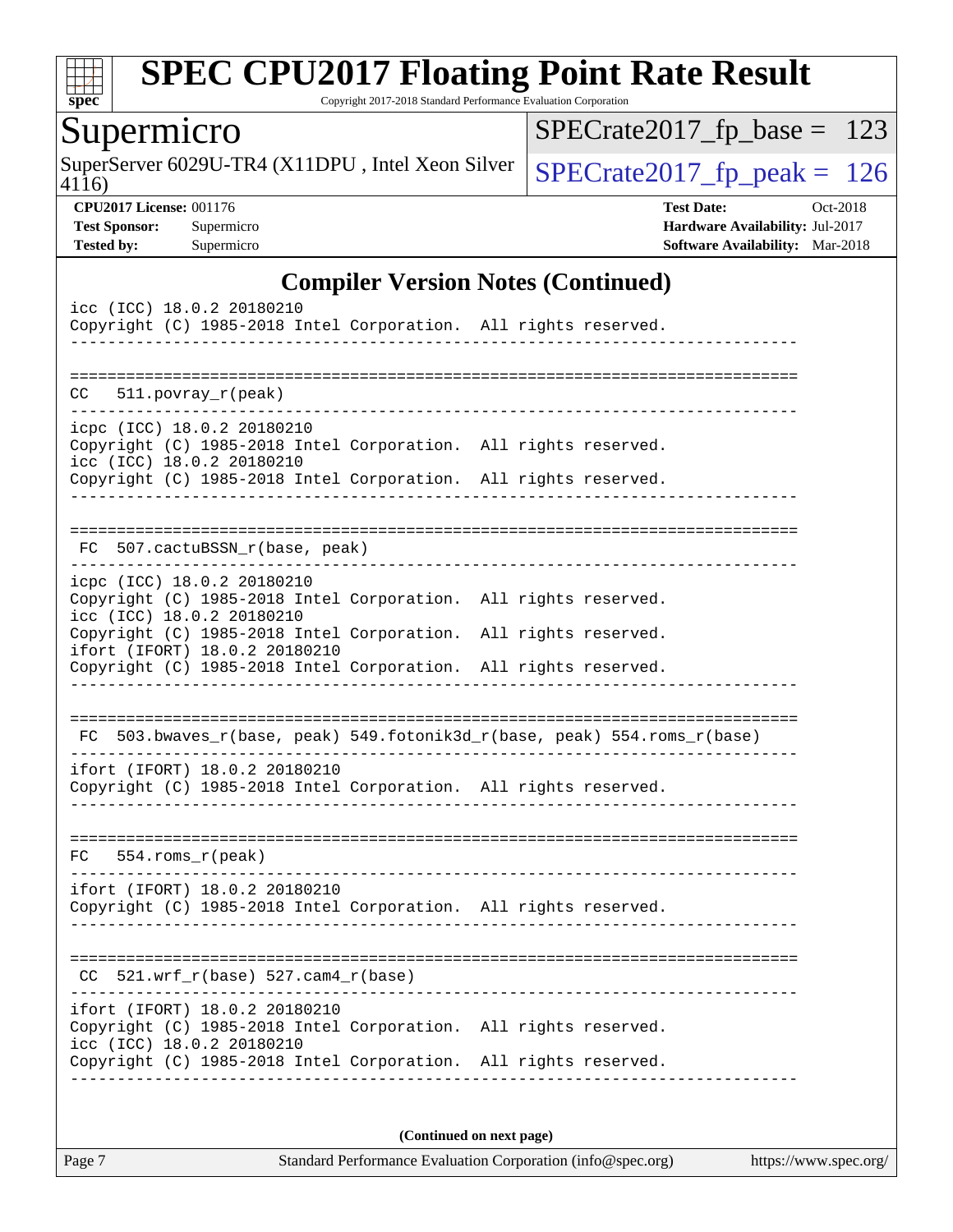

Copyright 2017-2018 Standard Performance Evaluation Corporation

### Supermicro

SuperServer 6029U-TR4 (X11DPU, Intel Xeon Silver  $\big|$  [SPECrate2017\\_fp\\_peak =](http://www.spec.org/auto/cpu2017/Docs/result-fields.html#SPECrate2017fppeak) 126

[SPECrate2017\\_fp\\_base =](http://www.spec.org/auto/cpu2017/Docs/result-fields.html#SPECrate2017fpbase) 123

4116)

**[CPU2017 License:](http://www.spec.org/auto/cpu2017/Docs/result-fields.html#CPU2017License)** 001176 **[Test Date:](http://www.spec.org/auto/cpu2017/Docs/result-fields.html#TestDate)** Oct-2018 **[Test Sponsor:](http://www.spec.org/auto/cpu2017/Docs/result-fields.html#TestSponsor)** Supermicro **[Hardware Availability:](http://www.spec.org/auto/cpu2017/Docs/result-fields.html#HardwareAvailability)** Jul-2017 **[Tested by:](http://www.spec.org/auto/cpu2017/Docs/result-fields.html#Testedby)** Supermicro **[Software Availability:](http://www.spec.org/auto/cpu2017/Docs/result-fields.html#SoftwareAvailability)** Mar-2018

### **[Compiler Version Notes \(Continued\)](http://www.spec.org/auto/cpu2017/Docs/result-fields.html#CompilerVersionNotes)**

============================================================================== CC 521.wrf\_r(peak) 527.cam4\_r(peak) ----------------------------------------------------------------------------- ifort (IFORT) 18.0.2 20180210 Copyright (C) 1985-2018 Intel Corporation. All rights reserved. icc (ICC) 18.0.2 20180210 Copyright (C) 1985-2018 Intel Corporation. All rights reserved. ------------------------------------------------------------------------------

### **[Base Compiler Invocation](http://www.spec.org/auto/cpu2017/Docs/result-fields.html#BaseCompilerInvocation)**

[C benchmarks](http://www.spec.org/auto/cpu2017/Docs/result-fields.html#Cbenchmarks): [icc -m64 -std=c11](http://www.spec.org/cpu2017/results/res2018q4/cpu2017-20181029-09410.flags.html#user_CCbase_intel_icc_64bit_c11_33ee0cdaae7deeeab2a9725423ba97205ce30f63b9926c2519791662299b76a0318f32ddfffdc46587804de3178b4f9328c46fa7c2b0cd779d7a61945c91cd35)

[C++ benchmarks:](http://www.spec.org/auto/cpu2017/Docs/result-fields.html#CXXbenchmarks) [icpc -m64](http://www.spec.org/cpu2017/results/res2018q4/cpu2017-20181029-09410.flags.html#user_CXXbase_intel_icpc_64bit_4ecb2543ae3f1412ef961e0650ca070fec7b7afdcd6ed48761b84423119d1bf6bdf5cad15b44d48e7256388bc77273b966e5eb805aefd121eb22e9299b2ec9d9)

[Fortran benchmarks](http://www.spec.org/auto/cpu2017/Docs/result-fields.html#Fortranbenchmarks): [ifort -m64](http://www.spec.org/cpu2017/results/res2018q4/cpu2017-20181029-09410.flags.html#user_FCbase_intel_ifort_64bit_24f2bb282fbaeffd6157abe4f878425411749daecae9a33200eee2bee2fe76f3b89351d69a8130dd5949958ce389cf37ff59a95e7a40d588e8d3a57e0c3fd751)

[Benchmarks using both Fortran and C](http://www.spec.org/auto/cpu2017/Docs/result-fields.html#BenchmarksusingbothFortranandC): [ifort -m64](http://www.spec.org/cpu2017/results/res2018q4/cpu2017-20181029-09410.flags.html#user_CC_FCbase_intel_ifort_64bit_24f2bb282fbaeffd6157abe4f878425411749daecae9a33200eee2bee2fe76f3b89351d69a8130dd5949958ce389cf37ff59a95e7a40d588e8d3a57e0c3fd751) [icc -m64 -std=c11](http://www.spec.org/cpu2017/results/res2018q4/cpu2017-20181029-09410.flags.html#user_CC_FCbase_intel_icc_64bit_c11_33ee0cdaae7deeeab2a9725423ba97205ce30f63b9926c2519791662299b76a0318f32ddfffdc46587804de3178b4f9328c46fa7c2b0cd779d7a61945c91cd35)

[Benchmarks using both C and C++](http://www.spec.org/auto/cpu2017/Docs/result-fields.html#BenchmarksusingbothCandCXX): [icpc -m64](http://www.spec.org/cpu2017/results/res2018q4/cpu2017-20181029-09410.flags.html#user_CC_CXXbase_intel_icpc_64bit_4ecb2543ae3f1412ef961e0650ca070fec7b7afdcd6ed48761b84423119d1bf6bdf5cad15b44d48e7256388bc77273b966e5eb805aefd121eb22e9299b2ec9d9) [icc -m64 -std=c11](http://www.spec.org/cpu2017/results/res2018q4/cpu2017-20181029-09410.flags.html#user_CC_CXXbase_intel_icc_64bit_c11_33ee0cdaae7deeeab2a9725423ba97205ce30f63b9926c2519791662299b76a0318f32ddfffdc46587804de3178b4f9328c46fa7c2b0cd779d7a61945c91cd35)

[Benchmarks using Fortran, C, and C++:](http://www.spec.org/auto/cpu2017/Docs/result-fields.html#BenchmarksusingFortranCandCXX) [icpc -m64](http://www.spec.org/cpu2017/results/res2018q4/cpu2017-20181029-09410.flags.html#user_CC_CXX_FCbase_intel_icpc_64bit_4ecb2543ae3f1412ef961e0650ca070fec7b7afdcd6ed48761b84423119d1bf6bdf5cad15b44d48e7256388bc77273b966e5eb805aefd121eb22e9299b2ec9d9) [icc -m64 -std=c11](http://www.spec.org/cpu2017/results/res2018q4/cpu2017-20181029-09410.flags.html#user_CC_CXX_FCbase_intel_icc_64bit_c11_33ee0cdaae7deeeab2a9725423ba97205ce30f63b9926c2519791662299b76a0318f32ddfffdc46587804de3178b4f9328c46fa7c2b0cd779d7a61945c91cd35) [ifort -m64](http://www.spec.org/cpu2017/results/res2018q4/cpu2017-20181029-09410.flags.html#user_CC_CXX_FCbase_intel_ifort_64bit_24f2bb282fbaeffd6157abe4f878425411749daecae9a33200eee2bee2fe76f3b89351d69a8130dd5949958ce389cf37ff59a95e7a40d588e8d3a57e0c3fd751)

## **[Base Portability Flags](http://www.spec.org/auto/cpu2017/Docs/result-fields.html#BasePortabilityFlags)**

 503.bwaves\_r: [-DSPEC\\_LP64](http://www.spec.org/cpu2017/results/res2018q4/cpu2017-20181029-09410.flags.html#suite_basePORTABILITY503_bwaves_r_DSPEC_LP64) 507.cactuBSSN\_r: [-DSPEC\\_LP64](http://www.spec.org/cpu2017/results/res2018q4/cpu2017-20181029-09410.flags.html#suite_basePORTABILITY507_cactuBSSN_r_DSPEC_LP64) 508.namd\_r: [-DSPEC\\_LP64](http://www.spec.org/cpu2017/results/res2018q4/cpu2017-20181029-09410.flags.html#suite_basePORTABILITY508_namd_r_DSPEC_LP64) 510.parest\_r: [-DSPEC\\_LP64](http://www.spec.org/cpu2017/results/res2018q4/cpu2017-20181029-09410.flags.html#suite_basePORTABILITY510_parest_r_DSPEC_LP64) 511.povray\_r: [-DSPEC\\_LP64](http://www.spec.org/cpu2017/results/res2018q4/cpu2017-20181029-09410.flags.html#suite_basePORTABILITY511_povray_r_DSPEC_LP64) 519.lbm\_r: [-DSPEC\\_LP64](http://www.spec.org/cpu2017/results/res2018q4/cpu2017-20181029-09410.flags.html#suite_basePORTABILITY519_lbm_r_DSPEC_LP64) 521.wrf\_r: [-DSPEC\\_LP64](http://www.spec.org/cpu2017/results/res2018q4/cpu2017-20181029-09410.flags.html#suite_basePORTABILITY521_wrf_r_DSPEC_LP64) [-DSPEC\\_CASE\\_FLAG](http://www.spec.org/cpu2017/results/res2018q4/cpu2017-20181029-09410.flags.html#b521.wrf_r_baseCPORTABILITY_DSPEC_CASE_FLAG) [-convert big\\_endian](http://www.spec.org/cpu2017/results/res2018q4/cpu2017-20181029-09410.flags.html#user_baseFPORTABILITY521_wrf_r_convert_big_endian_c3194028bc08c63ac5d04de18c48ce6d347e4e562e8892b8bdbdc0214820426deb8554edfa529a3fb25a586e65a3d812c835984020483e7e73212c4d31a38223) 526.blender\_r: [-DSPEC\\_LP64](http://www.spec.org/cpu2017/results/res2018q4/cpu2017-20181029-09410.flags.html#suite_basePORTABILITY526_blender_r_DSPEC_LP64) [-DSPEC\\_LINUX](http://www.spec.org/cpu2017/results/res2018q4/cpu2017-20181029-09410.flags.html#b526.blender_r_baseCPORTABILITY_DSPEC_LINUX) [-funsigned-char](http://www.spec.org/cpu2017/results/res2018q4/cpu2017-20181029-09410.flags.html#user_baseCPORTABILITY526_blender_r_force_uchar_40c60f00ab013830e2dd6774aeded3ff59883ba5a1fc5fc14077f794d777847726e2a5858cbc7672e36e1b067e7e5c1d9a74f7176df07886a243d7cc18edfe67) 527.cam4\_r: [-DSPEC\\_LP64](http://www.spec.org/cpu2017/results/res2018q4/cpu2017-20181029-09410.flags.html#suite_basePORTABILITY527_cam4_r_DSPEC_LP64) [-DSPEC\\_CASE\\_FLAG](http://www.spec.org/cpu2017/results/res2018q4/cpu2017-20181029-09410.flags.html#b527.cam4_r_baseCPORTABILITY_DSPEC_CASE_FLAG) 538.imagick\_r: [-DSPEC\\_LP64](http://www.spec.org/cpu2017/results/res2018q4/cpu2017-20181029-09410.flags.html#suite_basePORTABILITY538_imagick_r_DSPEC_LP64) 544.nab\_r: [-DSPEC\\_LP64](http://www.spec.org/cpu2017/results/res2018q4/cpu2017-20181029-09410.flags.html#suite_basePORTABILITY544_nab_r_DSPEC_LP64) 549.fotonik3d\_r: [-DSPEC\\_LP64](http://www.spec.org/cpu2017/results/res2018q4/cpu2017-20181029-09410.flags.html#suite_basePORTABILITY549_fotonik3d_r_DSPEC_LP64)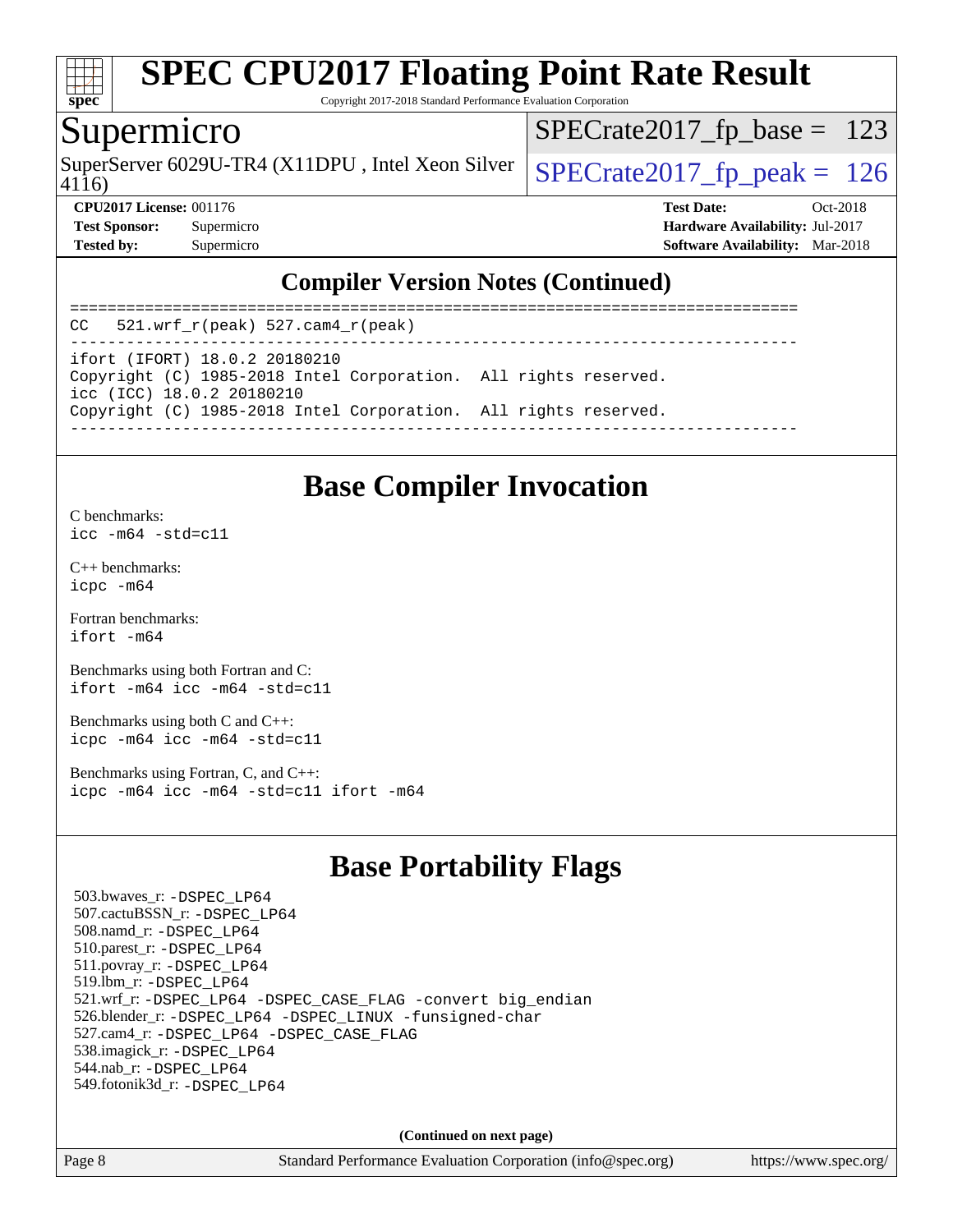

Copyright 2017-2018 Standard Performance Evaluation Corporation

### Supermicro

4116) SuperServer 6029U-TR4 (X11DPU, Intel Xeon Silver  $\big|$  [SPECrate2017\\_fp\\_peak =](http://www.spec.org/auto/cpu2017/Docs/result-fields.html#SPECrate2017fppeak) 126

[SPECrate2017\\_fp\\_base =](http://www.spec.org/auto/cpu2017/Docs/result-fields.html#SPECrate2017fpbase) 123

**[CPU2017 License:](http://www.spec.org/auto/cpu2017/Docs/result-fields.html#CPU2017License)** 001176 **[Test Date:](http://www.spec.org/auto/cpu2017/Docs/result-fields.html#TestDate)** Oct-2018 **[Test Sponsor:](http://www.spec.org/auto/cpu2017/Docs/result-fields.html#TestSponsor)** Supermicro **[Hardware Availability:](http://www.spec.org/auto/cpu2017/Docs/result-fields.html#HardwareAvailability)** Jul-2017 **[Tested by:](http://www.spec.org/auto/cpu2017/Docs/result-fields.html#Testedby)** Supermicro **[Software Availability:](http://www.spec.org/auto/cpu2017/Docs/result-fields.html#SoftwareAvailability)** Mar-2018

## **[Base Portability Flags \(Continued\)](http://www.spec.org/auto/cpu2017/Docs/result-fields.html#BasePortabilityFlags)**

554.roms\_r: [-DSPEC\\_LP64](http://www.spec.org/cpu2017/results/res2018q4/cpu2017-20181029-09410.flags.html#suite_basePORTABILITY554_roms_r_DSPEC_LP64)

## **[Base Optimization Flags](http://www.spec.org/auto/cpu2017/Docs/result-fields.html#BaseOptimizationFlags)**

[C benchmarks](http://www.spec.org/auto/cpu2017/Docs/result-fields.html#Cbenchmarks):

[-xCORE-AVX2](http://www.spec.org/cpu2017/results/res2018q4/cpu2017-20181029-09410.flags.html#user_CCbase_f-xCORE-AVX2) [-ipo](http://www.spec.org/cpu2017/results/res2018q4/cpu2017-20181029-09410.flags.html#user_CCbase_f-ipo) [-O3](http://www.spec.org/cpu2017/results/res2018q4/cpu2017-20181029-09410.flags.html#user_CCbase_f-O3) [-no-prec-div](http://www.spec.org/cpu2017/results/res2018q4/cpu2017-20181029-09410.flags.html#user_CCbase_f-no-prec-div) [-qopt-prefetch](http://www.spec.org/cpu2017/results/res2018q4/cpu2017-20181029-09410.flags.html#user_CCbase_f-qopt-prefetch) [-ffinite-math-only](http://www.spec.org/cpu2017/results/res2018q4/cpu2017-20181029-09410.flags.html#user_CCbase_f_finite_math_only_cb91587bd2077682c4b38af759c288ed7c732db004271a9512da14a4f8007909a5f1427ecbf1a0fb78ff2a814402c6114ac565ca162485bbcae155b5e4258871) [-qopt-mem-layout-trans=3](http://www.spec.org/cpu2017/results/res2018q4/cpu2017-20181029-09410.flags.html#user_CCbase_f-qopt-mem-layout-trans_de80db37974c74b1f0e20d883f0b675c88c3b01e9d123adea9b28688d64333345fb62bc4a798493513fdb68f60282f9a726aa07f478b2f7113531aecce732043)

#### [C++ benchmarks:](http://www.spec.org/auto/cpu2017/Docs/result-fields.html#CXXbenchmarks)

#### [-xCORE-AVX2](http://www.spec.org/cpu2017/results/res2018q4/cpu2017-20181029-09410.flags.html#user_CXXbase_f-xCORE-AVX2) [-ipo](http://www.spec.org/cpu2017/results/res2018q4/cpu2017-20181029-09410.flags.html#user_CXXbase_f-ipo) [-O3](http://www.spec.org/cpu2017/results/res2018q4/cpu2017-20181029-09410.flags.html#user_CXXbase_f-O3) [-no-prec-div](http://www.spec.org/cpu2017/results/res2018q4/cpu2017-20181029-09410.flags.html#user_CXXbase_f-no-prec-div) [-qopt-prefetch](http://www.spec.org/cpu2017/results/res2018q4/cpu2017-20181029-09410.flags.html#user_CXXbase_f-qopt-prefetch) [-ffinite-math-only](http://www.spec.org/cpu2017/results/res2018q4/cpu2017-20181029-09410.flags.html#user_CXXbase_f_finite_math_only_cb91587bd2077682c4b38af759c288ed7c732db004271a9512da14a4f8007909a5f1427ecbf1a0fb78ff2a814402c6114ac565ca162485bbcae155b5e4258871) [-qopt-mem-layout-trans=3](http://www.spec.org/cpu2017/results/res2018q4/cpu2017-20181029-09410.flags.html#user_CXXbase_f-qopt-mem-layout-trans_de80db37974c74b1f0e20d883f0b675c88c3b01e9d123adea9b28688d64333345fb62bc4a798493513fdb68f60282f9a726aa07f478b2f7113531aecce732043)

[Fortran benchmarks](http://www.spec.org/auto/cpu2017/Docs/result-fields.html#Fortranbenchmarks):

[-xCORE-AVX2](http://www.spec.org/cpu2017/results/res2018q4/cpu2017-20181029-09410.flags.html#user_FCbase_f-xCORE-AVX2) [-ipo](http://www.spec.org/cpu2017/results/res2018q4/cpu2017-20181029-09410.flags.html#user_FCbase_f-ipo) [-O3](http://www.spec.org/cpu2017/results/res2018q4/cpu2017-20181029-09410.flags.html#user_FCbase_f-O3) [-no-prec-div](http://www.spec.org/cpu2017/results/res2018q4/cpu2017-20181029-09410.flags.html#user_FCbase_f-no-prec-div) [-qopt-prefetch](http://www.spec.org/cpu2017/results/res2018q4/cpu2017-20181029-09410.flags.html#user_FCbase_f-qopt-prefetch) [-ffinite-math-only](http://www.spec.org/cpu2017/results/res2018q4/cpu2017-20181029-09410.flags.html#user_FCbase_f_finite_math_only_cb91587bd2077682c4b38af759c288ed7c732db004271a9512da14a4f8007909a5f1427ecbf1a0fb78ff2a814402c6114ac565ca162485bbcae155b5e4258871) [-qopt-mem-layout-trans=3](http://www.spec.org/cpu2017/results/res2018q4/cpu2017-20181029-09410.flags.html#user_FCbase_f-qopt-mem-layout-trans_de80db37974c74b1f0e20d883f0b675c88c3b01e9d123adea9b28688d64333345fb62bc4a798493513fdb68f60282f9a726aa07f478b2f7113531aecce732043) [-auto](http://www.spec.org/cpu2017/results/res2018q4/cpu2017-20181029-09410.flags.html#user_FCbase_f-auto) [-nostandard-realloc-lhs](http://www.spec.org/cpu2017/results/res2018q4/cpu2017-20181029-09410.flags.html#user_FCbase_f_2003_std_realloc_82b4557e90729c0f113870c07e44d33d6f5a304b4f63d4c15d2d0f1fab99f5daaed73bdb9275d9ae411527f28b936061aa8b9c8f2d63842963b95c9dd6426b8a)

[Benchmarks using both Fortran and C](http://www.spec.org/auto/cpu2017/Docs/result-fields.html#BenchmarksusingbothFortranandC): [-xCORE-AVX2](http://www.spec.org/cpu2017/results/res2018q4/cpu2017-20181029-09410.flags.html#user_CC_FCbase_f-xCORE-AVX2) [-ipo](http://www.spec.org/cpu2017/results/res2018q4/cpu2017-20181029-09410.flags.html#user_CC_FCbase_f-ipo) [-O3](http://www.spec.org/cpu2017/results/res2018q4/cpu2017-20181029-09410.flags.html#user_CC_FCbase_f-O3) [-no-prec-div](http://www.spec.org/cpu2017/results/res2018q4/cpu2017-20181029-09410.flags.html#user_CC_FCbase_f-no-prec-div) [-qopt-prefetch](http://www.spec.org/cpu2017/results/res2018q4/cpu2017-20181029-09410.flags.html#user_CC_FCbase_f-qopt-prefetch) [-ffinite-math-only](http://www.spec.org/cpu2017/results/res2018q4/cpu2017-20181029-09410.flags.html#user_CC_FCbase_f_finite_math_only_cb91587bd2077682c4b38af759c288ed7c732db004271a9512da14a4f8007909a5f1427ecbf1a0fb78ff2a814402c6114ac565ca162485bbcae155b5e4258871) [-qopt-mem-layout-trans=3](http://www.spec.org/cpu2017/results/res2018q4/cpu2017-20181029-09410.flags.html#user_CC_FCbase_f-qopt-mem-layout-trans_de80db37974c74b1f0e20d883f0b675c88c3b01e9d123adea9b28688d64333345fb62bc4a798493513fdb68f60282f9a726aa07f478b2f7113531aecce732043) [-auto](http://www.spec.org/cpu2017/results/res2018q4/cpu2017-20181029-09410.flags.html#user_CC_FCbase_f-auto) [-nostandard-realloc-lhs](http://www.spec.org/cpu2017/results/res2018q4/cpu2017-20181029-09410.flags.html#user_CC_FCbase_f_2003_std_realloc_82b4557e90729c0f113870c07e44d33d6f5a304b4f63d4c15d2d0f1fab99f5daaed73bdb9275d9ae411527f28b936061aa8b9c8f2d63842963b95c9dd6426b8a)

[Benchmarks using both C and C++](http://www.spec.org/auto/cpu2017/Docs/result-fields.html#BenchmarksusingbothCandCXX): [-xCORE-AVX2](http://www.spec.org/cpu2017/results/res2018q4/cpu2017-20181029-09410.flags.html#user_CC_CXXbase_f-xCORE-AVX2) [-ipo](http://www.spec.org/cpu2017/results/res2018q4/cpu2017-20181029-09410.flags.html#user_CC_CXXbase_f-ipo) [-O3](http://www.spec.org/cpu2017/results/res2018q4/cpu2017-20181029-09410.flags.html#user_CC_CXXbase_f-O3) [-no-prec-div](http://www.spec.org/cpu2017/results/res2018q4/cpu2017-20181029-09410.flags.html#user_CC_CXXbase_f-no-prec-div) [-qopt-prefetch](http://www.spec.org/cpu2017/results/res2018q4/cpu2017-20181029-09410.flags.html#user_CC_CXXbase_f-qopt-prefetch) [-ffinite-math-only](http://www.spec.org/cpu2017/results/res2018q4/cpu2017-20181029-09410.flags.html#user_CC_CXXbase_f_finite_math_only_cb91587bd2077682c4b38af759c288ed7c732db004271a9512da14a4f8007909a5f1427ecbf1a0fb78ff2a814402c6114ac565ca162485bbcae155b5e4258871) [-qopt-mem-layout-trans=3](http://www.spec.org/cpu2017/results/res2018q4/cpu2017-20181029-09410.flags.html#user_CC_CXXbase_f-qopt-mem-layout-trans_de80db37974c74b1f0e20d883f0b675c88c3b01e9d123adea9b28688d64333345fb62bc4a798493513fdb68f60282f9a726aa07f478b2f7113531aecce732043)

[Benchmarks using Fortran, C, and C++:](http://www.spec.org/auto/cpu2017/Docs/result-fields.html#BenchmarksusingFortranCandCXX)

[-xCORE-AVX2](http://www.spec.org/cpu2017/results/res2018q4/cpu2017-20181029-09410.flags.html#user_CC_CXX_FCbase_f-xCORE-AVX2) [-ipo](http://www.spec.org/cpu2017/results/res2018q4/cpu2017-20181029-09410.flags.html#user_CC_CXX_FCbase_f-ipo) [-O3](http://www.spec.org/cpu2017/results/res2018q4/cpu2017-20181029-09410.flags.html#user_CC_CXX_FCbase_f-O3) [-no-prec-div](http://www.spec.org/cpu2017/results/res2018q4/cpu2017-20181029-09410.flags.html#user_CC_CXX_FCbase_f-no-prec-div) [-qopt-prefetch](http://www.spec.org/cpu2017/results/res2018q4/cpu2017-20181029-09410.flags.html#user_CC_CXX_FCbase_f-qopt-prefetch) [-ffinite-math-only](http://www.spec.org/cpu2017/results/res2018q4/cpu2017-20181029-09410.flags.html#user_CC_CXX_FCbase_f_finite_math_only_cb91587bd2077682c4b38af759c288ed7c732db004271a9512da14a4f8007909a5f1427ecbf1a0fb78ff2a814402c6114ac565ca162485bbcae155b5e4258871) [-qopt-mem-layout-trans=3](http://www.spec.org/cpu2017/results/res2018q4/cpu2017-20181029-09410.flags.html#user_CC_CXX_FCbase_f-qopt-mem-layout-trans_de80db37974c74b1f0e20d883f0b675c88c3b01e9d123adea9b28688d64333345fb62bc4a798493513fdb68f60282f9a726aa07f478b2f7113531aecce732043) [-auto](http://www.spec.org/cpu2017/results/res2018q4/cpu2017-20181029-09410.flags.html#user_CC_CXX_FCbase_f-auto) [-nostandard-realloc-lhs](http://www.spec.org/cpu2017/results/res2018q4/cpu2017-20181029-09410.flags.html#user_CC_CXX_FCbase_f_2003_std_realloc_82b4557e90729c0f113870c07e44d33d6f5a304b4f63d4c15d2d0f1fab99f5daaed73bdb9275d9ae411527f28b936061aa8b9c8f2d63842963b95c9dd6426b8a)

## **[Peak Compiler Invocation](http://www.spec.org/auto/cpu2017/Docs/result-fields.html#PeakCompilerInvocation)**

```
C benchmarks: 
icc -m64 -std=c11
```
[C++ benchmarks:](http://www.spec.org/auto/cpu2017/Docs/result-fields.html#CXXbenchmarks) [icpc -m64](http://www.spec.org/cpu2017/results/res2018q4/cpu2017-20181029-09410.flags.html#user_CXXpeak_intel_icpc_64bit_4ecb2543ae3f1412ef961e0650ca070fec7b7afdcd6ed48761b84423119d1bf6bdf5cad15b44d48e7256388bc77273b966e5eb805aefd121eb22e9299b2ec9d9)

[Fortran benchmarks](http://www.spec.org/auto/cpu2017/Docs/result-fields.html#Fortranbenchmarks): [ifort -m64](http://www.spec.org/cpu2017/results/res2018q4/cpu2017-20181029-09410.flags.html#user_FCpeak_intel_ifort_64bit_24f2bb282fbaeffd6157abe4f878425411749daecae9a33200eee2bee2fe76f3b89351d69a8130dd5949958ce389cf37ff59a95e7a40d588e8d3a57e0c3fd751)

[Benchmarks using both Fortran and C](http://www.spec.org/auto/cpu2017/Docs/result-fields.html#BenchmarksusingbothFortranandC): [ifort -m64](http://www.spec.org/cpu2017/results/res2018q4/cpu2017-20181029-09410.flags.html#user_CC_FCpeak_intel_ifort_64bit_24f2bb282fbaeffd6157abe4f878425411749daecae9a33200eee2bee2fe76f3b89351d69a8130dd5949958ce389cf37ff59a95e7a40d588e8d3a57e0c3fd751) [icc -m64 -std=c11](http://www.spec.org/cpu2017/results/res2018q4/cpu2017-20181029-09410.flags.html#user_CC_FCpeak_intel_icc_64bit_c11_33ee0cdaae7deeeab2a9725423ba97205ce30f63b9926c2519791662299b76a0318f32ddfffdc46587804de3178b4f9328c46fa7c2b0cd779d7a61945c91cd35)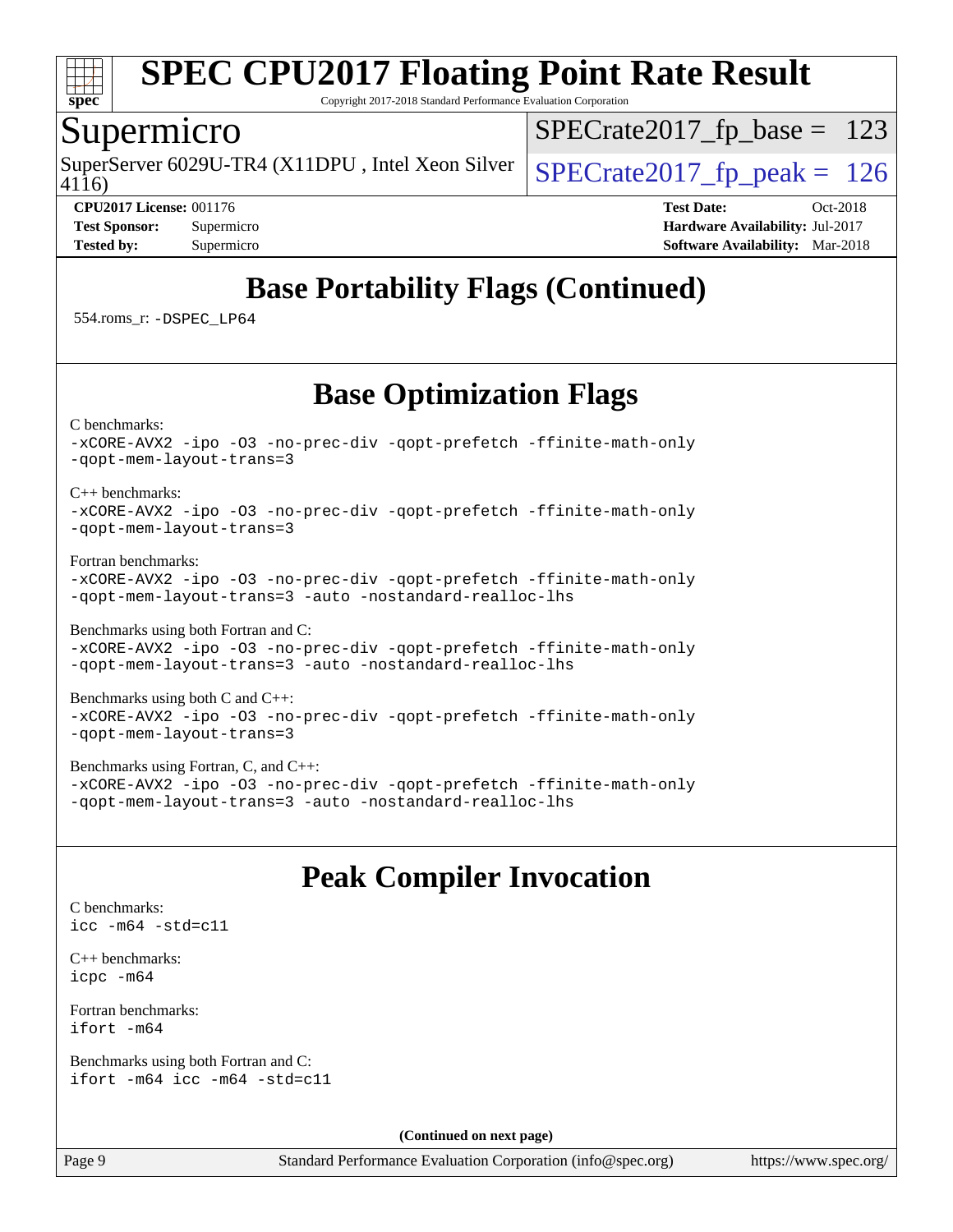

Copyright 2017-2018 Standard Performance Evaluation Corporation

### Supermicro

4116) SuperServer 6029U-TR4 (X11DPU, Intel Xeon Silver  $\vert$  [SPECrate2017\\_fp\\_peak =](http://www.spec.org/auto/cpu2017/Docs/result-fields.html#SPECrate2017fppeak) 126

 $SPECTate2017_fp\_base = 123$ 

**[CPU2017 License:](http://www.spec.org/auto/cpu2017/Docs/result-fields.html#CPU2017License)** 001176 **[Test Date:](http://www.spec.org/auto/cpu2017/Docs/result-fields.html#TestDate)** Oct-2018 **[Test Sponsor:](http://www.spec.org/auto/cpu2017/Docs/result-fields.html#TestSponsor)** Supermicro **[Hardware Availability:](http://www.spec.org/auto/cpu2017/Docs/result-fields.html#HardwareAvailability)** Jul-2017 **[Tested by:](http://www.spec.org/auto/cpu2017/Docs/result-fields.html#Testedby)** Supermicro **[Software Availability:](http://www.spec.org/auto/cpu2017/Docs/result-fields.html#SoftwareAvailability)** Mar-2018

## **[Peak Compiler Invocation \(Continued\)](http://www.spec.org/auto/cpu2017/Docs/result-fields.html#PeakCompilerInvocation)**

[Benchmarks using both C and C++](http://www.spec.org/auto/cpu2017/Docs/result-fields.html#BenchmarksusingbothCandCXX): [icpc -m64](http://www.spec.org/cpu2017/results/res2018q4/cpu2017-20181029-09410.flags.html#user_CC_CXXpeak_intel_icpc_64bit_4ecb2543ae3f1412ef961e0650ca070fec7b7afdcd6ed48761b84423119d1bf6bdf5cad15b44d48e7256388bc77273b966e5eb805aefd121eb22e9299b2ec9d9) [icc -m64 -std=c11](http://www.spec.org/cpu2017/results/res2018q4/cpu2017-20181029-09410.flags.html#user_CC_CXXpeak_intel_icc_64bit_c11_33ee0cdaae7deeeab2a9725423ba97205ce30f63b9926c2519791662299b76a0318f32ddfffdc46587804de3178b4f9328c46fa7c2b0cd779d7a61945c91cd35)

[Benchmarks using Fortran, C, and C++:](http://www.spec.org/auto/cpu2017/Docs/result-fields.html#BenchmarksusingFortranCandCXX) [icpc -m64](http://www.spec.org/cpu2017/results/res2018q4/cpu2017-20181029-09410.flags.html#user_CC_CXX_FCpeak_intel_icpc_64bit_4ecb2543ae3f1412ef961e0650ca070fec7b7afdcd6ed48761b84423119d1bf6bdf5cad15b44d48e7256388bc77273b966e5eb805aefd121eb22e9299b2ec9d9) [icc -m64 -std=c11](http://www.spec.org/cpu2017/results/res2018q4/cpu2017-20181029-09410.flags.html#user_CC_CXX_FCpeak_intel_icc_64bit_c11_33ee0cdaae7deeeab2a9725423ba97205ce30f63b9926c2519791662299b76a0318f32ddfffdc46587804de3178b4f9328c46fa7c2b0cd779d7a61945c91cd35) [ifort -m64](http://www.spec.org/cpu2017/results/res2018q4/cpu2017-20181029-09410.flags.html#user_CC_CXX_FCpeak_intel_ifort_64bit_24f2bb282fbaeffd6157abe4f878425411749daecae9a33200eee2bee2fe76f3b89351d69a8130dd5949958ce389cf37ff59a95e7a40d588e8d3a57e0c3fd751)

**[Peak Portability Flags](http://www.spec.org/auto/cpu2017/Docs/result-fields.html#PeakPortabilityFlags)**

Same as Base Portability Flags

### **[Peak Optimization Flags](http://www.spec.org/auto/cpu2017/Docs/result-fields.html#PeakOptimizationFlags)**

[C benchmarks](http://www.spec.org/auto/cpu2017/Docs/result-fields.html#Cbenchmarks):

```
Page 10 Standard Performance Evaluation Corporation (info@spec.org) https://www.spec.org/
  519.lbm_r: -prof-gen(pass 1) -prof-use(pass 2) -ipo -xCORE-AVX2 -O3
-no-prec-div -qopt-prefetch -ffinite-math-only
-qopt-mem-layout-trans=3
  538.imagick_r: -xCORE-AVX2 -ipo -O3 -no-prec-div -qopt-prefetch
-ffinite-math-only -qopt-mem-layout-trans=3
  544.nab_r: Same as 538.imagick_r
C++ benchmarks: 
  508.namd_r: -prof-gen(pass 1) -prof-use(pass 2) -ipo -xCORE-AVX2 -O3
-no-prec-div -qopt-prefetch -ffinite-math-only
-qopt-mem-layout-trans=3
  510.parest_r: -xCORE-AVX2 -ipo -O3 -no-prec-div -qopt-prefetch
-ffinite-math-only -qopt-mem-layout-trans=3
Fortran benchmarks: 
  503.bwaves_r: -xCORE-AVX2 -ipo -O3 -no-prec-div -qopt-prefetch
-ffinite-math-only -qopt-mem-layout-trans=3 -auto
-nostandard-realloc-lhs
  549.fotonik3d_r: basepeak = yes
  554.roms_r: -prof-gen(pass 1) -prof-use(pass 2) -ipo -xCORE-AVX2 -O3
-no-prec-div -qopt-prefetch -ffinite-math-only
                                       (Continued on next page)
```